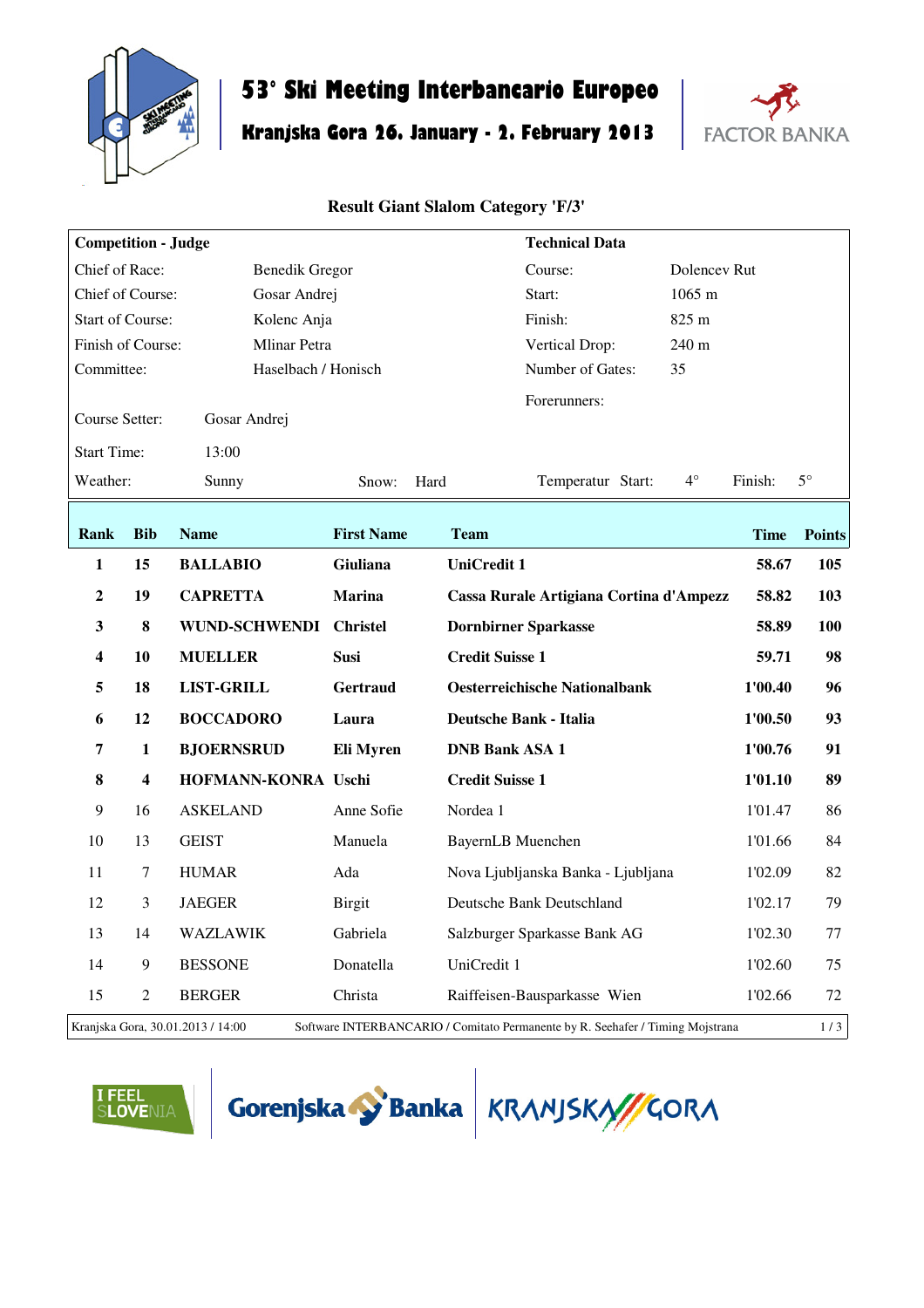## **Result Giant Slalom Category 'F/3'**

| Rank                          | <b>Bib</b> | <b>Name</b>                | <b>First Name</b>   | <b>Team</b>                              | <b>Time</b> | <b>Points</b> |  |
|-------------------------------|------------|----------------------------|---------------------|------------------------------------------|-------------|---------------|--|
| 16                            | 21         | <b>DETLEFSEN</b>           | Irina               | HypoVereinsbank/UniCredit Bank AG Münc   | 1'03.99     | 70            |  |
| 17                            | 5          | HAUSER - LARCHER Elisabeth |                     | HypoVereinsbank/UniCredit Bank AG Münc   | 1'05.22     | 68            |  |
| 18                            | 43         | <b>MALOVRH</b>             | Jasna               | DBS d.d. Ljubljana                       | 1'05.99     | 65            |  |
| 19                            | 45         | <b>AIGNER</b>              | Erni                | HypoVereinsbank/UniCredit Bank AG Münc   | 1'06.09     | 63            |  |
| 20                            | 25         | <b>BAIER</b>               | Evi                 | BayernLB Muenchen                        | 1'06.19     | 61            |  |
| 21                            | 20         | <b>RAICH</b>               | Victoria            | HypoVereinsbank/UniCredit Bank AG Münc   | 1'07.28     | 58            |  |
| $22\,$                        | 48         | <b>SIMIONI</b>             | Claudia             | UniCredit 1                              | 1'07.62     | 56            |  |
| 23                            | 31         | <b>MARIONI</b>             | Angela              | Gruppo Banca Monte dei Paschi di Siena   | 1'07.92     | 54            |  |
| 24                            | 11         | <b>CARNINO</b>             | Laura               | Gruppo Intesa Sanpaolo 1                 | 1'08.68     | 51            |  |
| 25                            | 40         | <b>LANGUS</b>              | Marjeta             | SKB - Societe Generale Group - Ljubljana | 1'08.93     | 49            |  |
| 26                            | 24         | <b>ANHAUSER</b>            | <b>Brigitte</b>     | Oesterreichische Nationalbank            | 1'09.09     | 47            |  |
| 27                            | 32         | <b>ALBRECHT</b>            | <b>Birgit</b>       | Kreissparkasse Esslingen-Nuertingen      | 1'09.47     | 44            |  |
| 28                            | 50         | <b>NAHTIGAL</b>            | Lidija              | Gorenjska Banka                          | 1'11.06     | 42            |  |
| 29                            | 44         | <b>GABRIELE</b>            | Schaffrian-Meyn CMB |                                          | 1'11.16     | 40            |  |
| 30                            | 34         | <b>JUDAR</b>               | Darja               | Nova Kreditna Banka - Maribor            | 1'11.90     | 37            |  |
| 31                            | 22         | <b>RUFFINO</b>             | Isabella            | <b>UBI Banca Gruppo 1</b>                | 1'12.51     | 35            |  |
| 32                            | 41         | <b>VIDMAR</b>              | Vlasta              | Gorenjska Banka                          | 1'12.52     | 33            |  |
| 33                            | 42         | <b>KRAJNIK</b>             | Mateja              | Gorenjska Banka                          | 1'12.87     | 30            |  |
| 34                            | 23         | <b>BERG-ANDRESEN</b>       | Anne                | <b>DNB Bank ASA 1</b>                    | 1'14.69     | 28            |  |
| 35                            | 29         | <b>BALLARE</b>             | Danila              | UniCredit 2                              | 1'18.19     | 26            |  |
| 36                            | 26         | <b>HACKL</b>               | Helga               | Erste Bank der oesterr. Sparkassen AG    | 1'19.69     | 23            |  |
| 37                            | 35         | <b>BOFFA</b>               | Marina              | UniCredit 2                              | 1'19.85     | 21            |  |
| 38                            | 30         | <b>GFELLER</b>             | Annefried           | Credit Suisse 1                          | 1'20.03     | 18            |  |
| 39                            | 38         | <b>LEINS</b>               | Petra               | Kreissparkasse Esslingen-Nuertingen      | 1'21.04     | 16            |  |
| 40                            | 37         | <b>SCHNEIDER</b>           | <b>Brigitte</b>     | SKV - P.S.K.                             | 1'29.35     | 14            |  |
| Disqualified (5)              |            |                            |                     |                                          |             |               |  |
|                               | 33         | <b>KATARINA</b>            | Mejal               | Nova Kreditna Banka - Maribor            |             |               |  |
|                               | 36         | <b>MATASSONI</b>           | Luciana             | Gruppo Intesa Sanpaolo 1                 |             |               |  |
|                               | 39         | ZUPANIČ                    | Vlasta              | Nova Kreditna Banka - Maribor            |             |               |  |
|                               | 46         | <b>KELBIC</b>              | Manja               | Nova Kreditna Banka - Maribor            |             |               |  |
|                               | 47         | <b>ARKO</b>                | Martina             | UniCredit Banka Slovenija                |             |               |  |
| Not finished (1)              |            |                            |                     |                                          |             |               |  |
|                               | 28         | <b>SCHWEIGER</b>           | Alexandra           | Erste Bank der oesterr. Sparkassen AG    |             |               |  |
| 46<br><b>Started Runners:</b> |            |                            |                     |                                          |             |               |  |